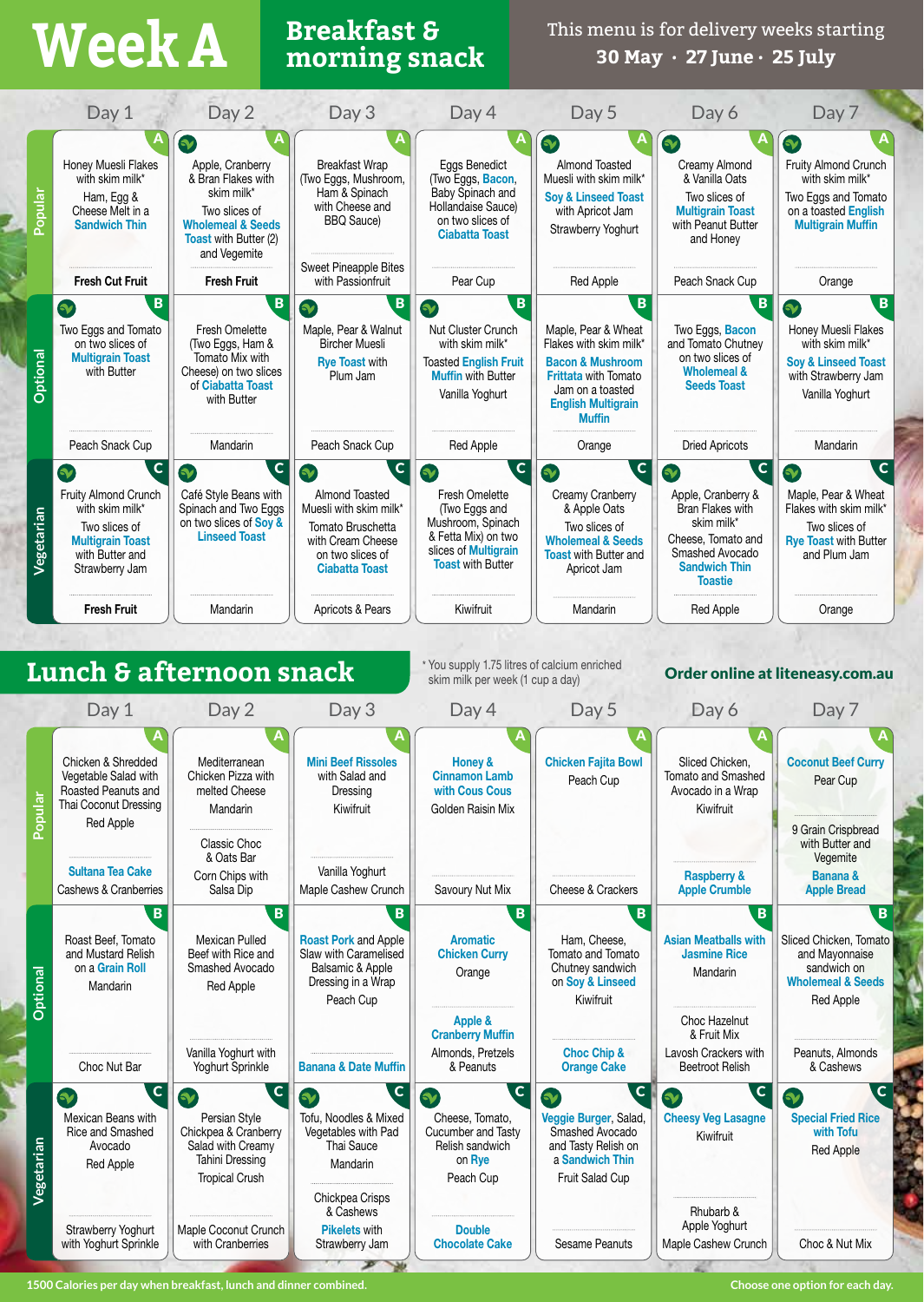## **Breakfast & Week B morning snack**

This menu is for delivery weeks starting **6 June · 4 July · 1 August**

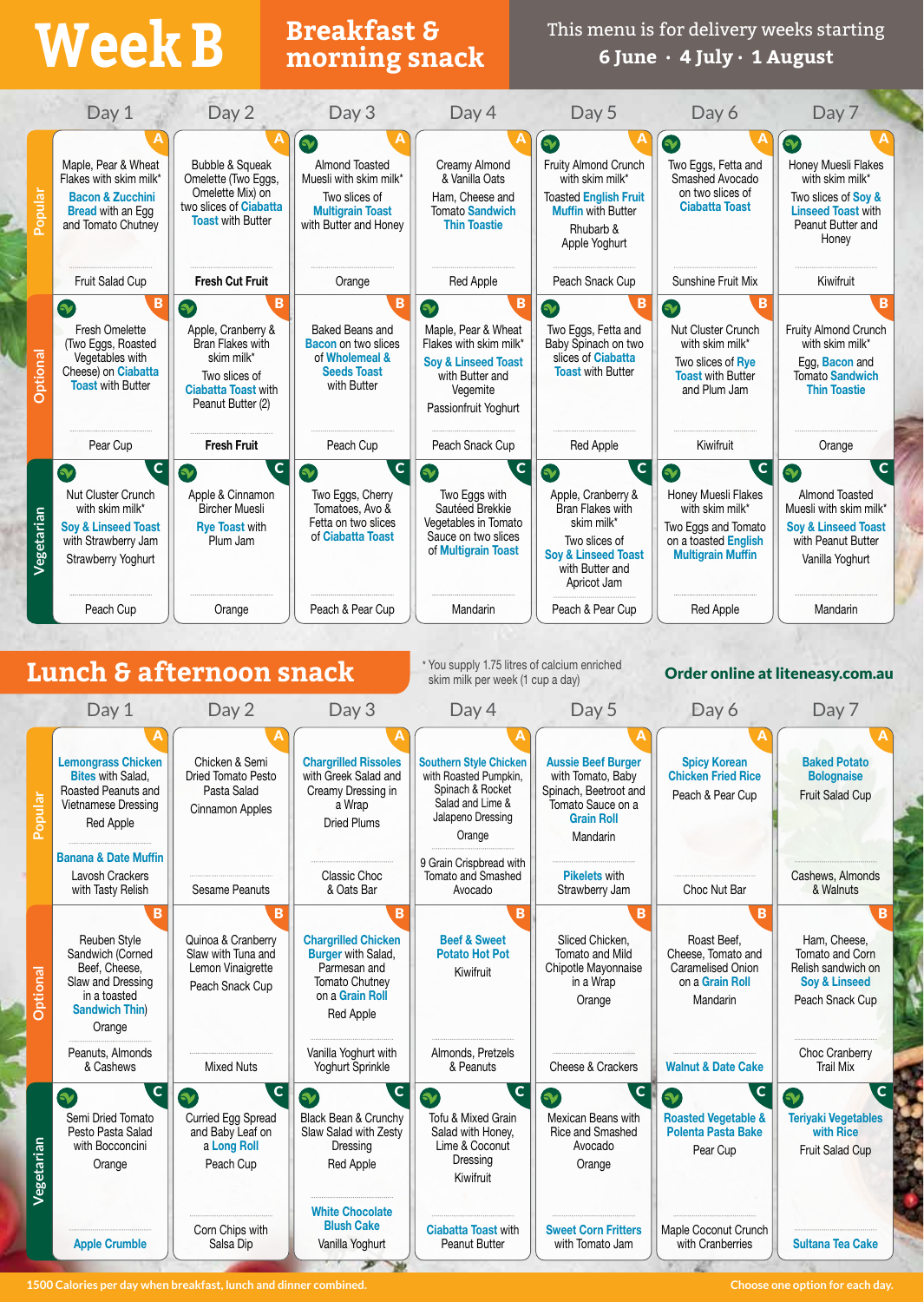## **Breakfast & Week C morning snack**

This menu is for delivery weeks starting **13 June · 11 July · 8 August**

|            | Day 1                                                                                                                                     | Day 2                                                                                                                                                                    | Day 3                                                                                                                                        | Day 4                                                                                                                                                  | Day 5                                                                                                                                                    | Day 6                                                                                                                                    | Day 7                                                                                                                                                           |
|------------|-------------------------------------------------------------------------------------------------------------------------------------------|--------------------------------------------------------------------------------------------------------------------------------------------------------------------------|----------------------------------------------------------------------------------------------------------------------------------------------|--------------------------------------------------------------------------------------------------------------------------------------------------------|----------------------------------------------------------------------------------------------------------------------------------------------------------|------------------------------------------------------------------------------------------------------------------------------------------|-----------------------------------------------------------------------------------------------------------------------------------------------------------------|
| Popular    | $\tilde{\mathbf{v}}$<br>Cheese, Tomato and<br>Smashed Avocado<br><b>Sandwich Thin</b><br><b>Toastie</b><br><b>Strawberry Yoghurt</b>      | $\bullet$<br>Apple, Cranberry<br>& Bran Flakes with<br>skim milk*<br>Two slices of<br><b>Wholemeal &amp; Seeds</b><br><b>Toast with Butter and</b><br>Apricot Jam        | $\mathbf{v}$<br>Honey Muesli Flakes<br>with skim milk*<br><b>Multigrain Toast with</b><br>Strawberry Jam<br>Vanilla Yoghurt                  | А<br>Maple, Pear & Wheat<br>Flakes with skim milk*<br><b>Bacon</b> , Tomato and<br>Smashed Avocado<br>on a toasted English<br><b>Multigrain Muffin</b> | Α<br>V<br>Two Eggs, Baby<br>Spinach and Cream<br>Cheese on two slices<br>of Ciabatta Toast                                                               | $\rightarrow$<br>Creamy Cranberry<br>& Apple Oats<br>Two slices of<br><b>Sov &amp; Linseed Toast</b><br>with Peanut Butter<br>and Honey  | A<br>Almond Toasted<br>Muesli with skim milk*<br>Egg, Bacon and<br><b>Tomato Sandwich</b><br><b>Thin Toastie</b>                                                |
|            | <b>Tropical Crush</b>                                                                                                                     | <b>Fresh Fruit</b>                                                                                                                                                       | Red Apple                                                                                                                                    | Peach Cup                                                                                                                                              | Golden Raisin Mix                                                                                                                                        | Kiwifruit                                                                                                                                | Orange                                                                                                                                                          |
| Optional   | B<br>$\mathbf{v}$<br>Maple, Pear & Wheat<br>Flakes with skim milk*<br>Two slices of Rye<br><b>Toast</b> with Butter and<br>Strawberry Jam | B<br>Fruity Almond Crunch<br>with skim milk*<br>Egg, Bacon and<br>Mayonnaise on a<br>toasted English<br><b>Multigrain Muffin</b>                                         | B<br>Two Eggs, Smoked<br>Salmon & Baby<br>Spinach and Cream<br>Cheese on two slices<br>of Ciabatta Toast                                     | B<br>$\infty$<br>Apple & Raspberry<br><b>Bircher Muesli</b><br><b>Soy &amp; Linseed Toast</b><br>with Apricot Jam                                      | B<br>$\bullet$<br>Baked Beans and<br>Cheese on a toasted<br><b>English Multigrain</b><br><b>Muffin</b><br>Passionfruit Yoghurt                           | B<br>Apple, Cranberry &<br>Bran Flakes with<br>skim milk*<br>Ham, Cheese and<br><b>Tomato Sandwich</b><br><b>Thin Toastie</b>            | B<br>$\mathbf{v}$<br>Nut Cluster Crunch<br>with skim milk*<br><b>Wholemeal &amp; Seeds</b><br><b>Toast with Butter and</b><br>Strawberry Jam<br>Vanilla Yoghurt |
|            | <b>Fresh Cut Fruit</b>                                                                                                                    | Peach Cup                                                                                                                                                                | Red Apple                                                                                                                                    | Orange                                                                                                                                                 | Peach Snack Cup                                                                                                                                          | Pear Cup                                                                                                                                 | Mandarin                                                                                                                                                        |
| Vegetarian | $\mathbf c$<br>Creamy Almond &<br>Vanilla Oats<br>Tomato Bruschetta<br>with Two Eggs on<br>two slices of<br><b>Ciabatta Toast</b>         | $ {\bf C} $<br>$\bullet$<br>Almond Toasted<br>Muesli with skim milk*<br><b>Wholemeal &amp; Seeds</b><br><b>Toast with Butter</b><br>and Vegemite<br>Passionfruit Yoghurt | $\mathbf{C}$<br>$\gamma$<br>Nut Cluster Crunch<br>with skim milk*<br>Egg, Cheese &<br>Hollandaise Sandwich<br><b>Thin Toastie</b>            | $\mathbf{C}$<br>$\bullet$<br><b>Breakfast Wrap</b><br>(Two Eggs, Spinach<br>Mushroom & Capsicum<br>with Cheese and<br><b>BBQ</b> Sauce)                | $\mathbf C$<br>$\bullet$<br>Fruity Almond Crunch<br>with skim milk*<br>Two slices of<br><b>Soy &amp; Linseed Toast</b><br>with Butter and<br>Apricot Jam | $\mathbf c$<br>$\boldsymbol{\gamma}$<br>Two Eggs, Fetta and<br>Smashed Avocado<br>on two slices of<br><b>Ciabatta Toast</b>              | $\mathbf c$<br>$\gamma$<br>Two Eggs and Tomato<br>on two slices of<br><b>Wholemeal &amp; Seeds</b><br><b>Toast with Butter</b>                                  |
|            | <b>Fresh Fruit</b>                                                                                                                        | Peaches & Apricots                                                                                                                                                       | Mandarin                                                                                                                                     | Kiwifruit                                                                                                                                              | <b>Dried Plums</b>                                                                                                                                       | <b>Red Apple</b>                                                                                                                         | Orange                                                                                                                                                          |
|            | Lunch & afternoon snack<br>Day 1                                                                                                          | Day 2                                                                                                                                                                    | Day 3                                                                                                                                        | * You supply 1.75 litres of calcium enriched<br>skim milk per week (1 cup a day)<br>Day 4                                                              | Day 5                                                                                                                                                    | Day 6                                                                                                                                    | Order online at liteneasy.com.au<br>Day 7                                                                                                                       |
| Popula     | Chicken, Ham, Egg<br>& Cheese Salad with<br>Creamy Cheese<br>Dressing<br>Peach Cup                                                        | Classic Supreme Pizza<br>with melted Cheese<br>Kiwifruit                                                                                                                 | <b>Southern Style</b><br><b>Chicken Fillet with</b><br>Slaw and Dressing on<br>a toasted Grain Roll<br>Sunshine Fruit Mix                    | Chicken, Brown Rice<br>& Quinoa Salad with<br>Honey, Lime &<br>Coconut Dressing<br>Red Apple                                                           | А<br>Mexican Pulled<br>Beef with Rice and<br>Smashed Avocado<br>Orange                                                                                   | <b>Beef Satay</b><br>Mandarin                                                                                                            | <b>Chicken &amp; Sweet</b><br><b>Corn Soup with</b><br><b>Ciabatta Toast</b><br>and Butter<br>Fruit Salad Cup                                                   |
|            | <b>Banana &amp; Date Muffin</b><br>B                                                                                                      | Cashews, Almonds<br>& Walnuts<br>$\mathbf{B}$                                                                                                                            | Cheese & Crackers<br>$\mathbf{B}$                                                                                                            | <b>Pikelets with</b><br>Strawberry Jam<br>B                                                                                                            | <b>Rice Pudding with</b><br><b>Blueberry &amp; Apple</b><br><b>Compote</b><br>B                                                                          | Chickpea Crisps<br>& Cashews<br>Cinnamon Oat Bar<br>B                                                                                    | <b>White Chocolate</b><br><b>Blush Cake</b><br><b>Choc Cranberry</b><br><b>Trail Mix</b><br>B                                                                   |
| Optional   | Tuna, Cream Cheese<br>and Cucumber<br>sandwich on<br><b>Soy &amp; Linseed</b><br>Red Apple                                                | <b>Sweet Soy Chicken</b><br>with Rice<br>Mandarin                                                                                                                        | <b>Slow Cooked</b><br><b>Beef in Tomato &amp;</b><br><b>Paprika Sauce</b><br>Orange<br>Pistachio, White<br>Chocolate &                       | <b>Hearty Beef &amp; Barley</b><br><b>Soup with Ciabatta</b><br><b>Toast and Butter</b><br>Pear Cup<br><b>Banana &amp;</b>                             | Sliced Chicken, Salad<br>and Creamy Cheese<br>Dressing in a Wrap<br>Red Apple                                                                            | <b>Roast Chicken</b><br>& Gravy<br>Peach Snack Cup                                                                                       | Roast Beef,<br>Cheese, Tomato and<br>Beetroot Relish on a<br><b>Sandwich Thin</b><br>Peach & Pear Cup                                                           |
|            | Lavosh Crackers<br>with Tasty Relish                                                                                                      | Choc Nut Bar                                                                                                                                                             | <b>Strawberries</b><br><b>Sweet Corn Fritters</b><br>with Tomato Jam                                                                         | <b>Apple Bread</b><br>Corn Chips with<br>Salsa Dip                                                                                                     | Savoury Nut Mix                                                                                                                                          | Vanilla Yoghurt<br>Maple Cashew Crunch                                                                                                   | Peanuts, Almonds<br>& Cashews                                                                                                                                   |
| Vegetarian | $\mathsf{C}$<br>5V<br>Mixed Bean, Broccoli<br>& Turmeric Rice Salad<br>with Zesty Dressing<br>Peach Cup                                   | $\mathbf C$<br>V<br>Roasted Vegetables<br>with Napoli Sauce<br>and Bocconcini on<br>a Long Roll<br>Mandarin                                                              | $\mathsf{C}$<br>V<br>Zucchini, Basil &<br><b>Parmesan Soup</b><br>with Ciabatta Toast<br>and Butter<br>Kiwifruit<br>Choc Cranberry Trail Mix | $\mathbf{C}$<br>$\infty$<br>Veggie Burger, Salad,<br>Smashed Avocado<br>and Tasty Relish on<br>a Sandwich Thin<br>Pear Cup                             | $\mathbf{C}$<br>V<br>Vegetarian Spaghetti<br><b>Bolognaise</b><br>Red Apple                                                                              | $\mathbf{C}$<br>V<br>Cheese, Tomato,<br>Sliced Cucumber and<br>Tasty Relish sandwich<br>on Multigrain Toast<br>Orange<br>Apple, Cherry & | $\overline{c}$<br><b>Vegetable Curry</b><br>& Rice<br>Fruit Salad Cup                                                                                           |
|            | Almonds, Pretzels<br>& Peanuts                                                                                                            | <b>Double</b><br><b>Chocolate Cake</b>                                                                                                                                   | 9 Grain Crispbread<br>with Tomato and<br>Smashed Avocado                                                                                     | Choc Nut Bar                                                                                                                                           | <b>Raspberry &amp;</b><br><b>Apple Crumble</b>                                                                                                           | <b>Almond Cake</b><br>Passionfruit Yoghurt                                                                                               | Cheese & Crackers                                                                                                                                               |

**1500 Calories per day when breakfast, lunch and dinner combined.**